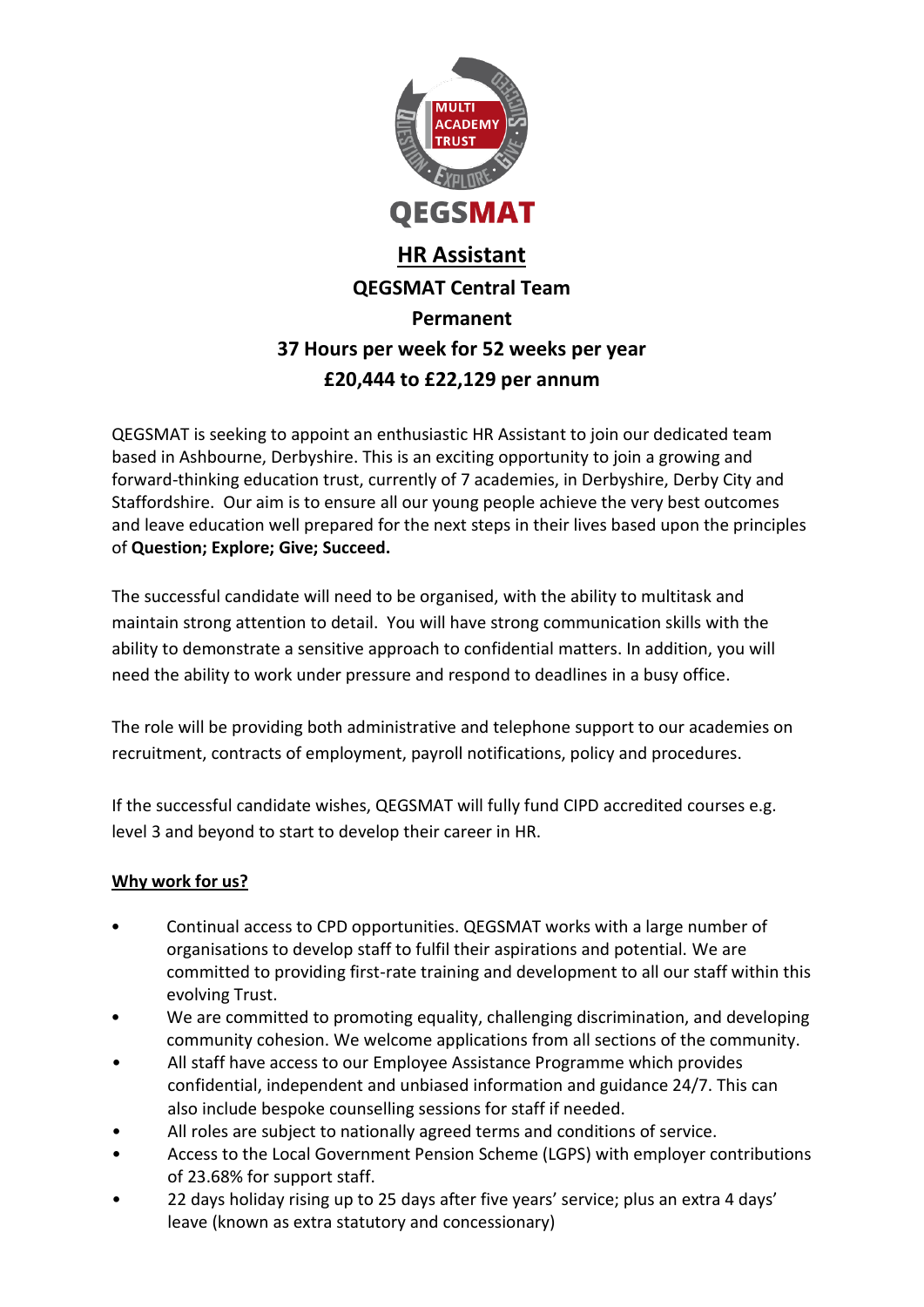- Family-friendly policies.
- Access to Flu Vaccines.
- Opportunity to work flexibly.

QEGSMAT is also committed to safeguarding and promoting the welfare of children and young people and expects all staff and volunteers to share this commitment. All appointments are subject to an Enhanced DBS check and be eligible to work in the UK. Further information about our commitment to Safeguarding can be found <https://www.qegsmat.com/documents/safeguarding>

If you are interested and wish to have an informal conversation to discuss the role or would like to visit the central team, we would be happy to arrange this. Please call Stuart Hardy 01335 340830. Further details about our Trust can be found on our website: [www.qegsmat.com](http://www.qegsmat.com/)

To apply for this position, please visit our Trust Website [\(https://www.qegsmat.com/current-vacancies/\)](https://www.qegsmat.com/current-vacancies/) where you can apply via TES.

| Closing date for applications: 3rd July 2022 |                                                |
|----------------------------------------------|------------------------------------------------|
| Interview date:                              | Potential 13 <sup>th</sup> July 2022           |
| Salary:                                      | NJC points 7 - 11 (Scale 4), £20,444 to 22,129 |
| <b>Potential Start date:</b>                 | As soon as possible                            |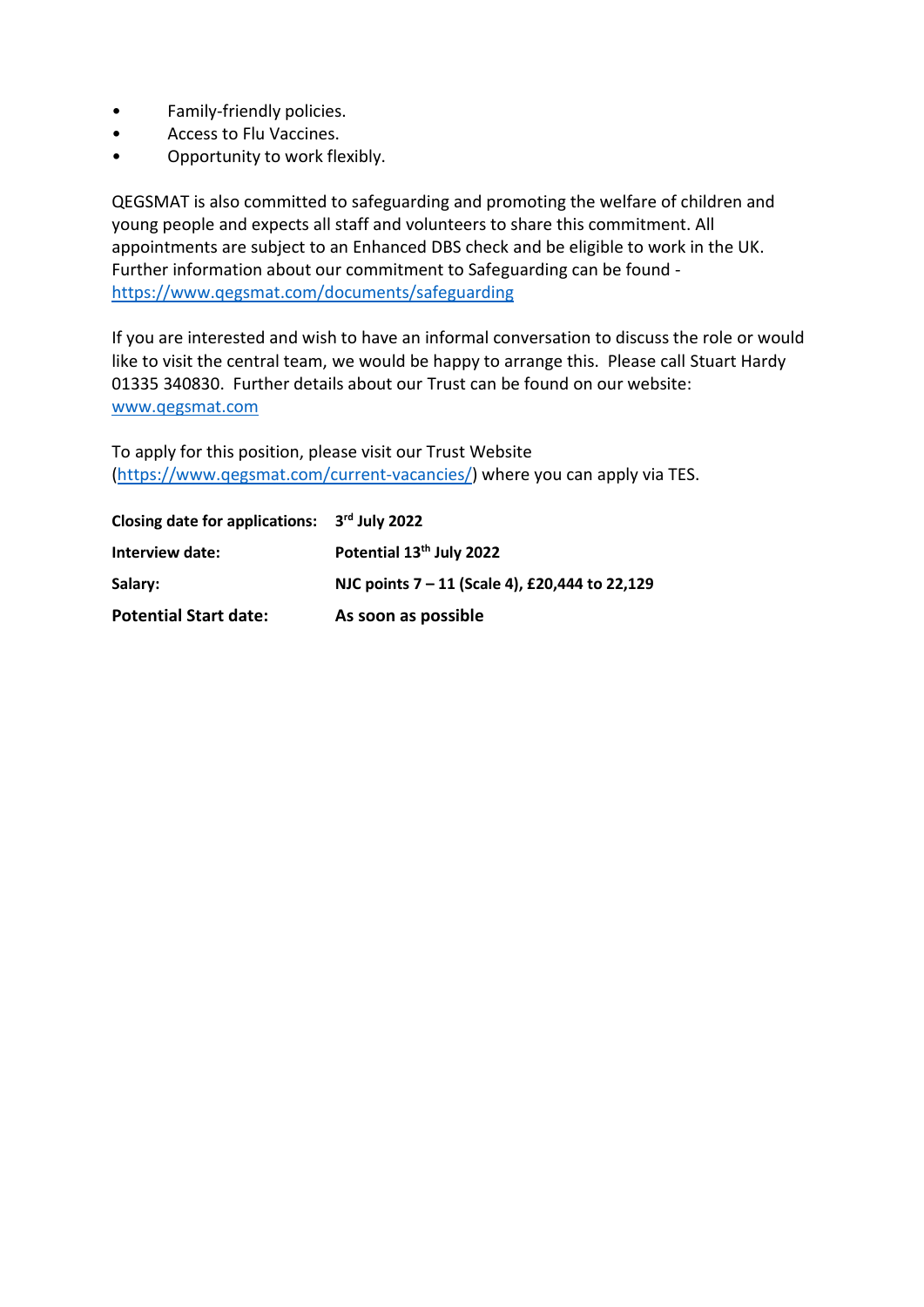

| <b>Post Title:</b>      | <b>HR Administration Assistant</b>                                                                                                                        |
|-------------------------|-----------------------------------------------------------------------------------------------------------------------------------------------------------|
| <b>Responsible to:</b>  | Head of HR                                                                                                                                                |
| Scale:                  | Scale 4                                                                                                                                                   |
| <b>Weekly Hours:</b>    | 37                                                                                                                                                        |
| <b>Weeks Per Annum:</b> | 52                                                                                                                                                        |
| <b>Post Objectives:</b> | The role is responsible for the provision of HR Administration<br>for the Central Team and be the first point of contact for HR<br>administration issues. |

#### **DUTIES AND RESPONSIBILITIES**

- Provide administration support for the Central Team
- Produce letters, reports and collate information
- Be the first point of contact for schools on general HR matters, providing advice and guidance as appropriate
- Process transactional HR correspondence e.g. new starters, variations and leavers
- Support recruitment processes for Schools within the Trust
- Ensure all schools and departments follow best practice and meet all statutory obligations in their recruitment and appointment processes; including meeting all "Single Central Record" and safeguarding requirements— e.g. DBS and disqualification checks, employment references etc.
- Prepare and issue contracts of employment
- Maintain the Trust's HR Management System
- Monitor staff absence, liaising with schools accordingly
- Review HR systems, documentation and procedures to ensure they are effective and efficient and meet the needs of schools across the MAT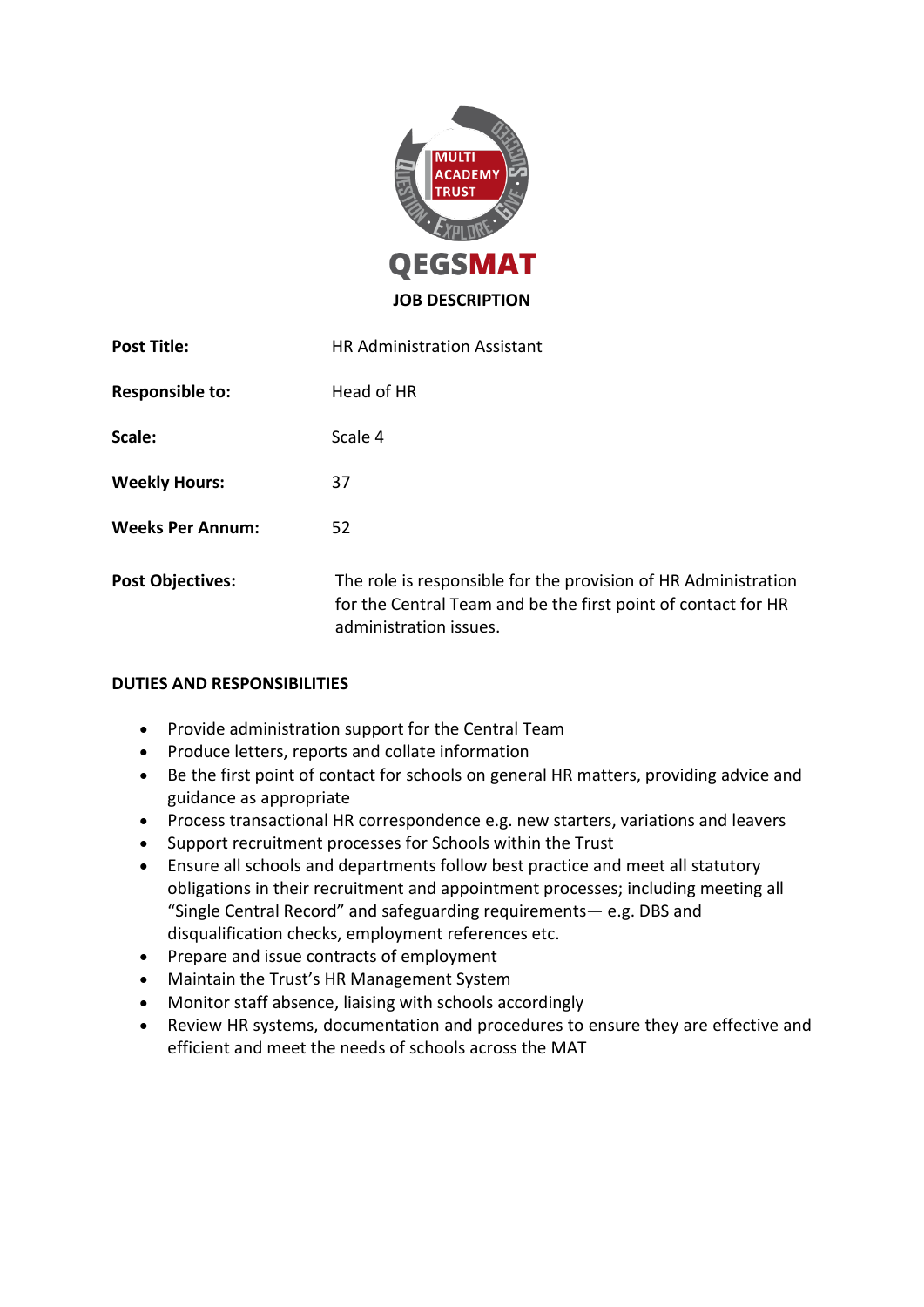#### **METHODS OF WORKING**

The post holder must:

- Maintain confidentiality and observe data protection and associated guidelines where appropriate;
- To maintain an awareness of Safeguarding Children initiatives;
- Understand and comply with the academy's Health and Safety Policy in the performance of their duties and responsibilities;
- Carry out the duties of the post in compliance with the academy's Equal Opportunities Policy;
- Understand and comply with all other relevant academy policies;
- Take an active part in appraising their own work against agreed priorities and targets in accordance with the academy's professional development and supervision arrangements;
- Undertake any necessary training associated with the duties of the post;
- To carry out any other reasonable duties and responsibilities within the overall function, commensurate with the grading and level of responsibilities of the post.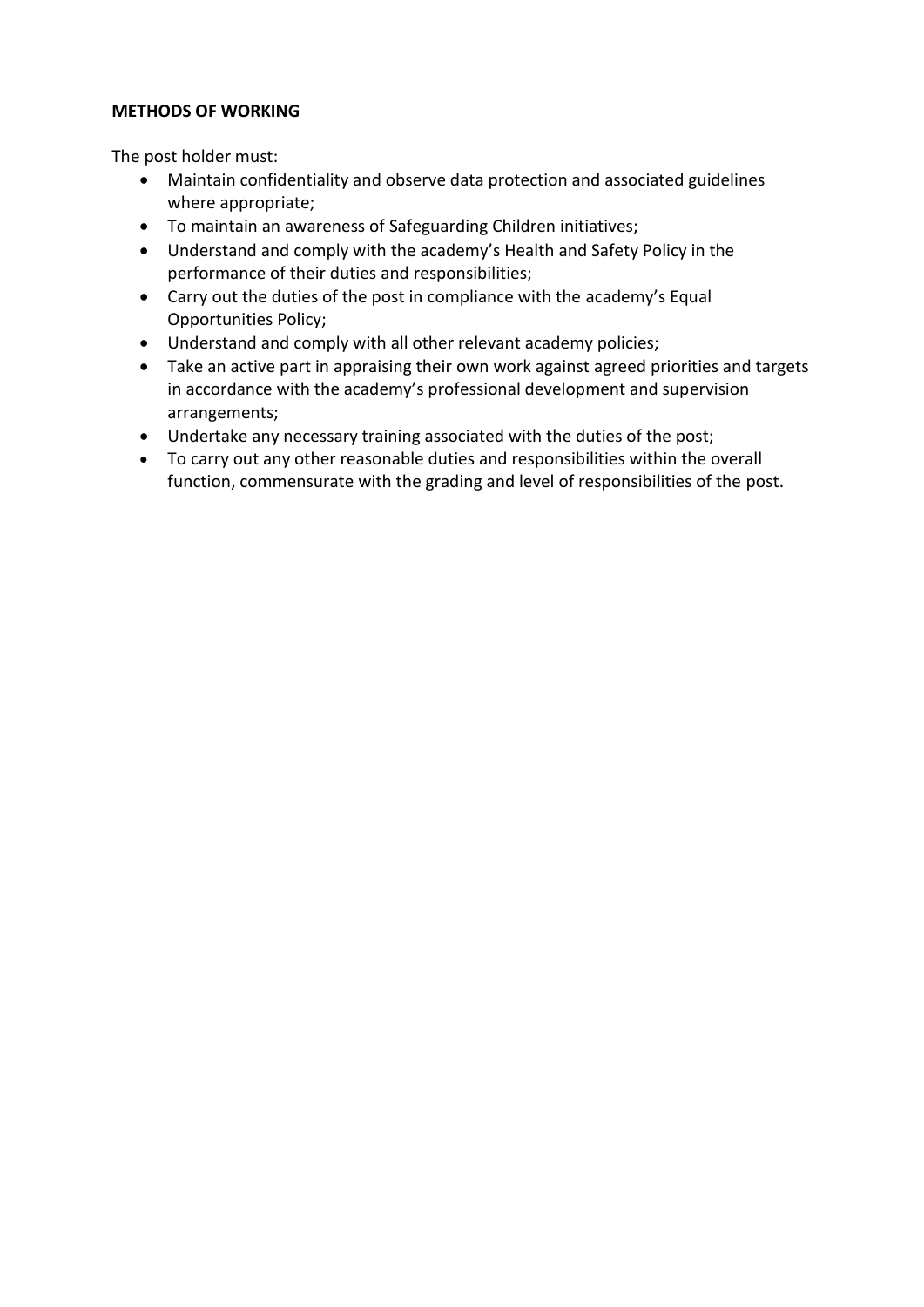

## **PERSON SPECIFICATION**

|                | Essential                                                                                                                                                                                                                     | Desirable                                                          | Evidence                                       |
|----------------|-------------------------------------------------------------------------------------------------------------------------------------------------------------------------------------------------------------------------------|--------------------------------------------------------------------|------------------------------------------------|
| Qualifications | Good Standard of<br>Education<br>Level 3 in Business<br>Administration or<br>equivalent                                                                                                                                       | Level 3 Certificate of<br>Personnel Practice or<br>working towards | Application<br>Certificates                    |
| Experience     | <b>Experience of staff</b><br>recruitment and<br>attendance<br>management                                                                                                                                                     |                                                                    | Application<br>Selection process<br>References |
| <b>Skills</b>  | Excellent<br>communication skills<br>and time manager,<br>able to negotiate<br>competing demands<br>and work to tight<br>timescales<br>Ability to successfully<br>work as a team<br>member with a variety<br>of stakeholders. |                                                                    | Application<br>Selection process<br>References |
| Knowledge      | Previous experience<br>of HR administration<br>Detailed knowledge<br>and understanding of<br>HR policies and<br>procedures<br>Knowledge of payroll<br>and pensions issues.                                                    |                                                                    | Application<br>Selection process<br>References |